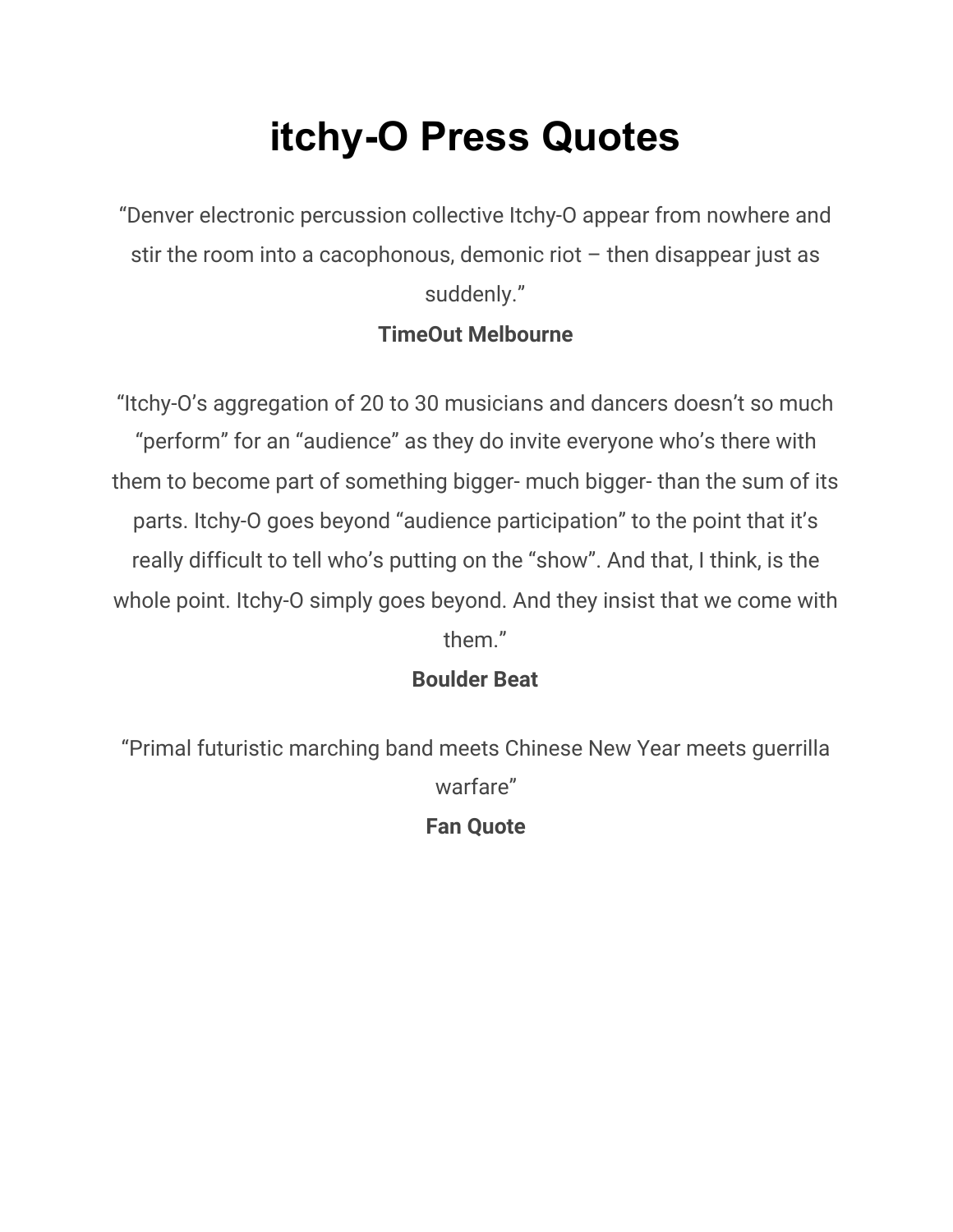"A 30-plus-piece ensemble from Denver, the Itchy-O Marching Band (IOMB) typically begins their performance by entering the venue from the street. Drums dominate, but there are also synths, vocalists, dancers, guitar and bass, and a prominently featured Theremin. Many of the performers wear amps like backpacks, so they can move freely around the venue during the show. There's usually a giant, dancing Chinese dragon. There are several of those massive, Japanese taiko drums, which are basically the Steinway pianos of the drum world, both in terms of sound and in terms of how much

it must suck to haul them around on tour. They wear black balaclavas and often giant sombreros, which makes them look a little like a gang of anarchist mariachis. It all makes for what looks like a pretty insane, sensory overload live show."

#### **weirdestbandintheworld.com**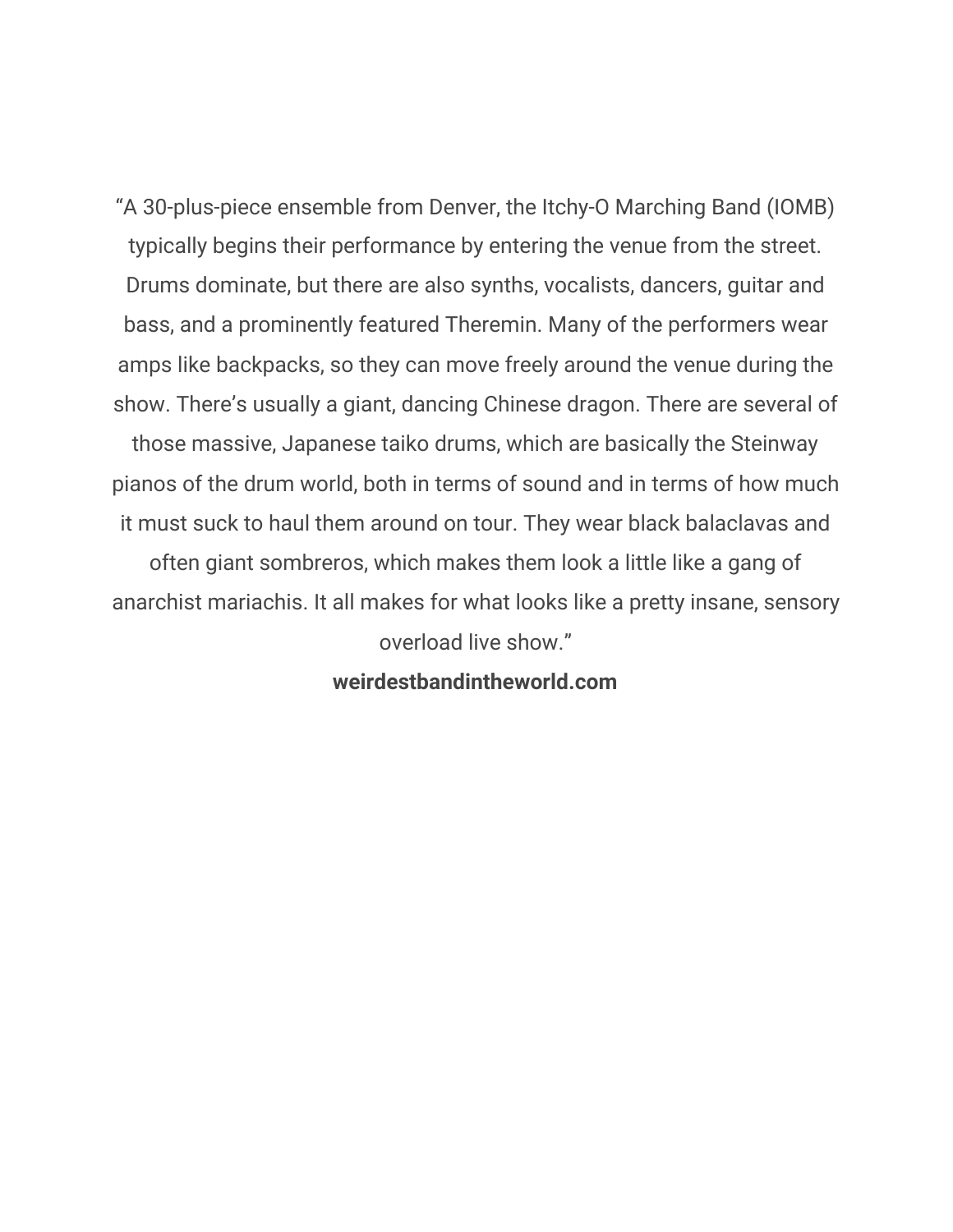"The itchy-O Marching Band tore down the third wall (and the fourth and the fifth) in an all-enveloping performance that aimed to elevate the conscious

mind. Tonight, we would realize all dichotomies are false. Nearly three-dozen performers roared from the stage and the dance floor. They weaved among audience members, making us part of the show. Further blasting away the notion of differences, Itchy-O combined cultural forces:

Taiko drums, mariachi getups, pseudo fascist propaganda, Illuminati cultishness, cyberpunk splatter, alien space jams, full-face hijabs, even a

Chinese dragon that writhed about the dance floor in wild abandon

throughout the entire set. There was solidarity in our collective acknowledgement of the freakishness of our ways  $-$  all of our ways. Think 21st century drum circle, where cyborg bulls are slaughtered on the altar of Mystery Science Theater 3000."

**SF Weekly**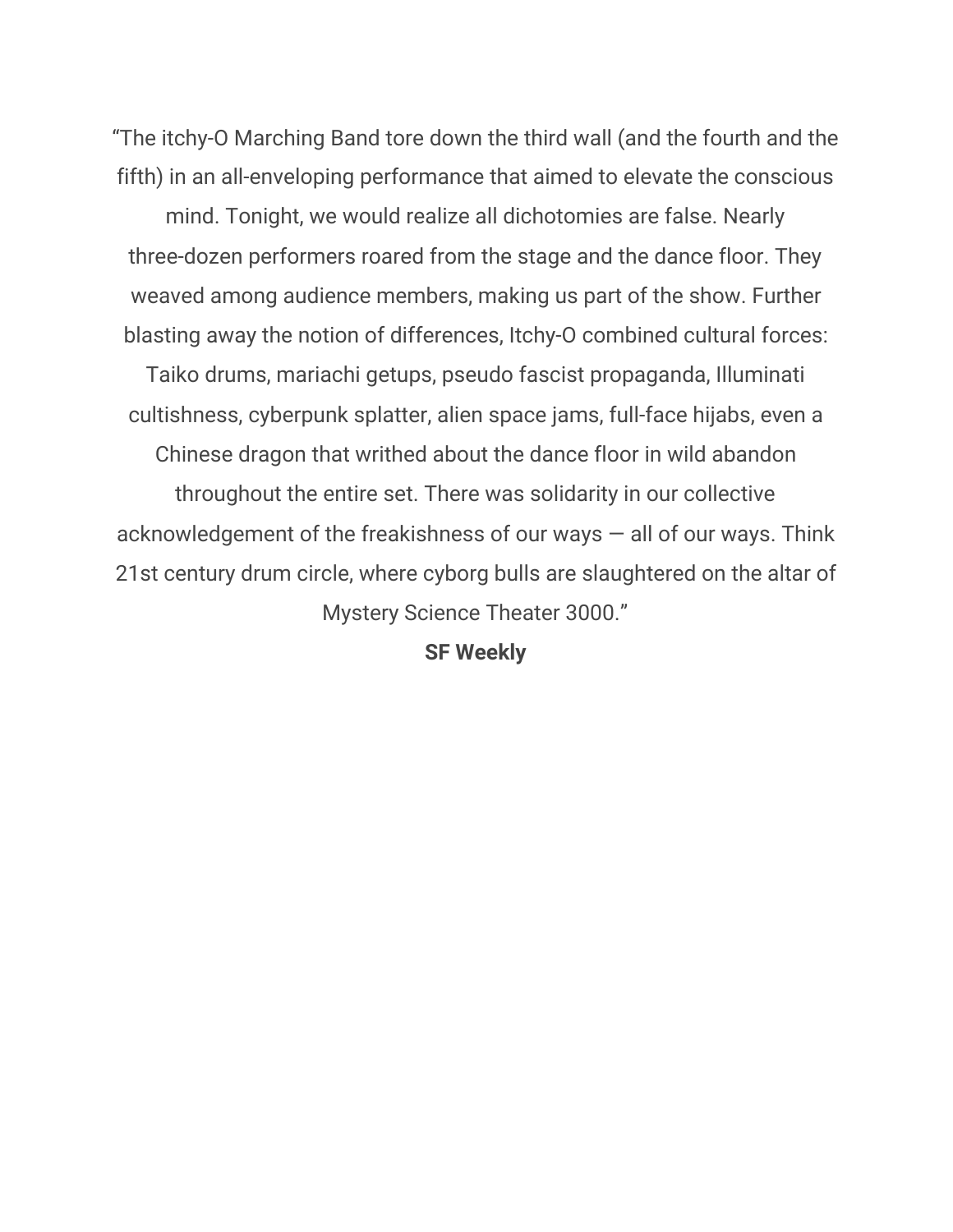"If the 2000s have taught us anything it's that marching bands aren't just for high schools anymore. While many marching bands have sprouted up across the country over the last few years, fans would be hard pressed to find one more genre bending than these guys. While the format for this Denver based band is semi-traditional, the music and instrumentation are anything but. A staggering 32 piece marching band equipped with drums, electronic instruments, and synthesizers may be a puzzling concept to wrap your ears around, yet the band has been lauded for their experimental performances which explore the limits, as well as blur the boundaries, between the entertainer and the entertained."

## **Marquee Magazine**

"It was like what I imagined the inside of the big mothership in Close Encounters of the Third Kind would be like."

### **Fan Quote**

"Like an Appalachian tent revival performing a Day of the Dead ceremony in the year 2500, Itchy-O's live performances have become infamous for a kind of digital spirituality, a bone-shaking sensory experience of complex instrumentation and feverish exigency."

#### **Westword**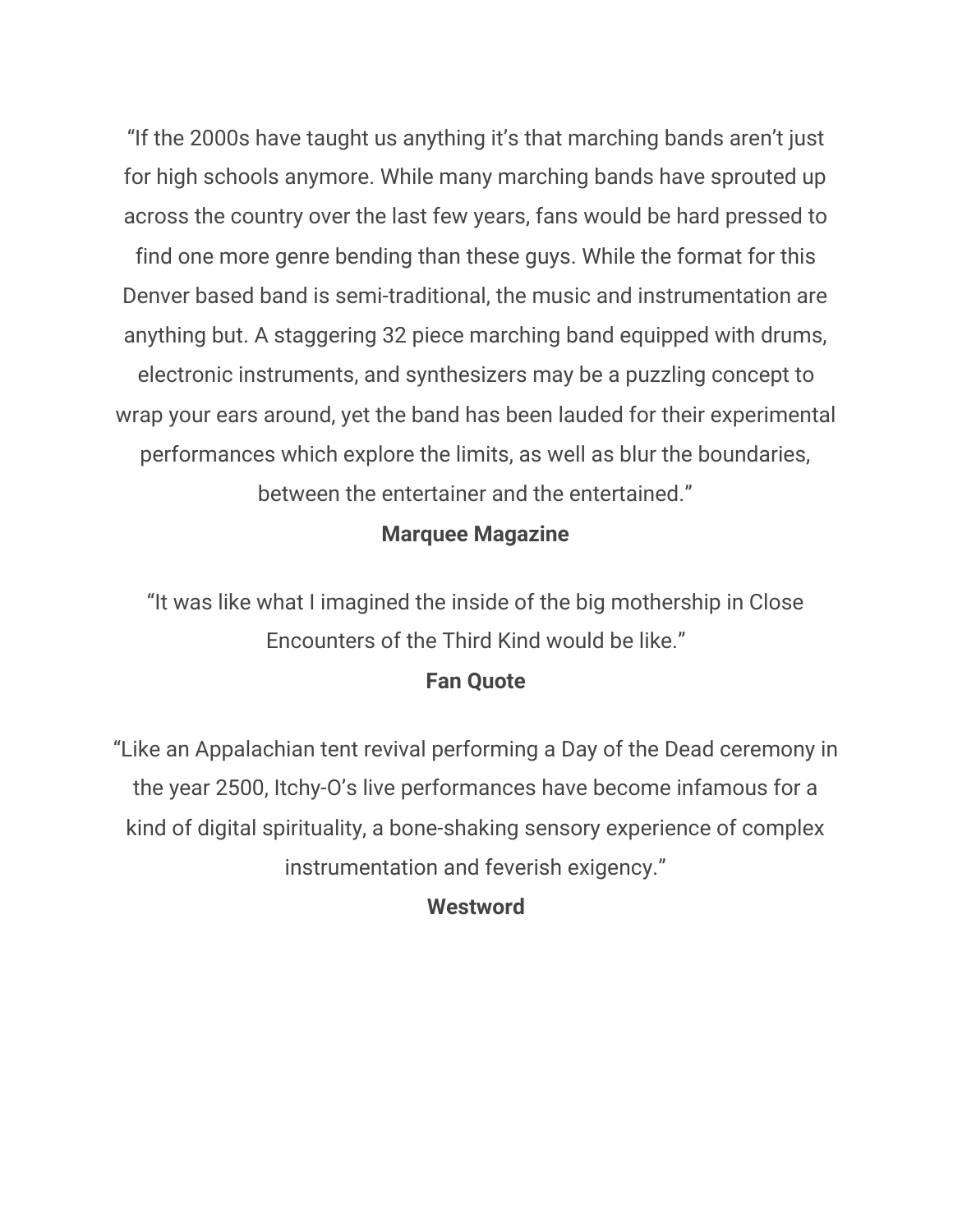"On June 11 at the Uptown in Oakland, the sprawling 30-plus ensemble of brass players (Extra Action), drummers and leggy flag girls and boys seemingly met their unholy match in the form of Denver opener itchy-O Marching Band, whose members delivered loud sheets of throbbing electro-noise and dragged a lion dancer in their wake." **San Francisco Chronicle**

"The purple-garbed, studded-masked throng that was Itchy-O then walked to the center of the 3 Kings dance floor amid throbbing electronic sounds, like a party-crashing ritual procession…"

#### **Westword**

"At 9:15 p.m., and again at midnight, the music dies down as drumbeats and electronic squeals echo through the party and musicians in ski masks, helmets and sombreros stream through the studio's garage door, followed

by dancers in a Chinese dragon costume. As the cacophony of itchy-O, Denver's avant-garde marching band, builds to a crescendo, filling the room with strobe-light flickers and smoke-machine fog, party-goers crowd in and dance to the frenetic beat. From the vantage point of a second-story loft,

Griffith nods his head to the music…"

### **Westword**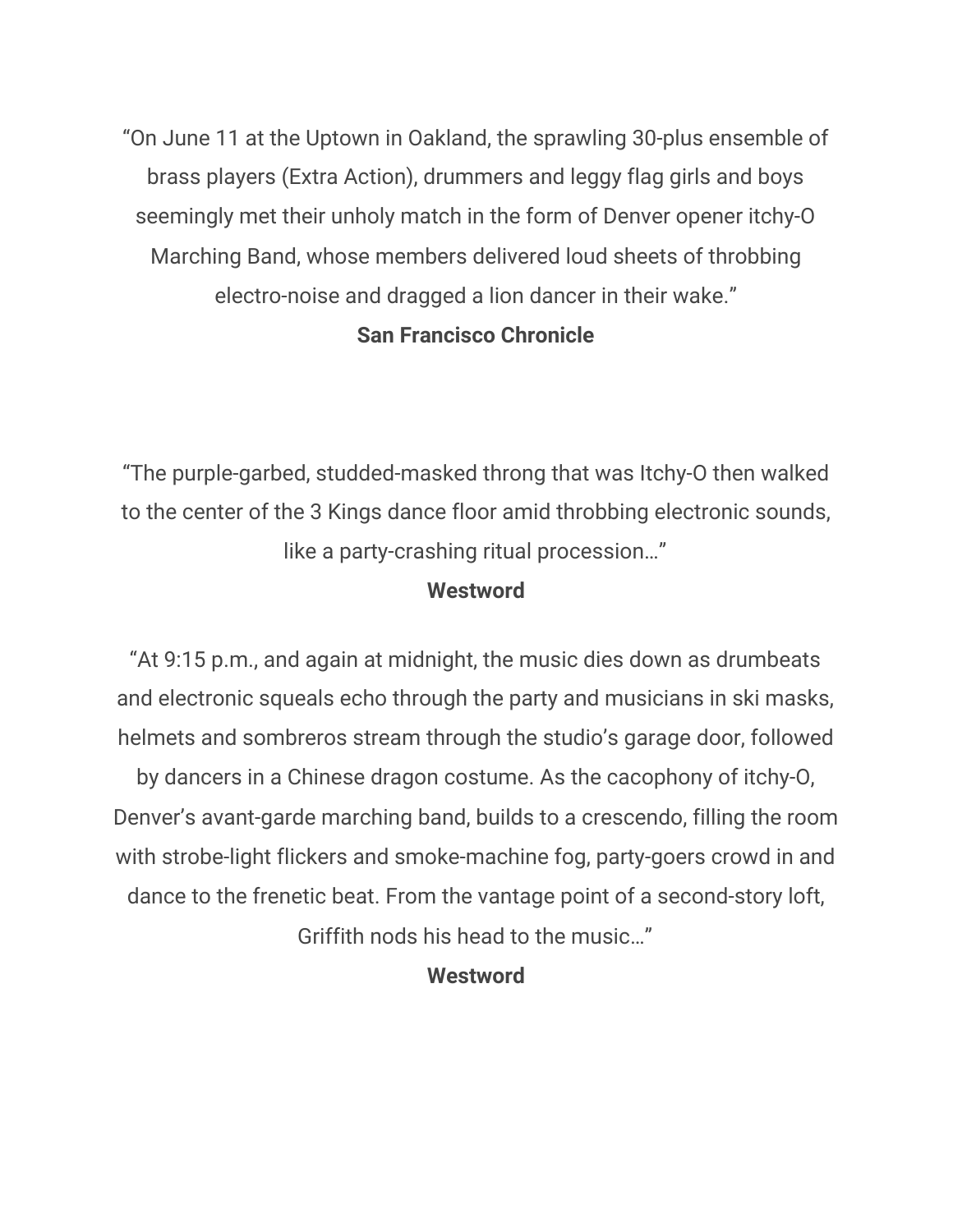"From their disguising uniforms to their innovative instruments, visuals, and electronics, itchy-O is not your typical marching band."

## **Colorado Music Buzz**

"In response, people were jumping up and down and dancing like they were at some kind of Voodoo ceremony during Mardi Gras. With pretty much a full drum-corps ensemble playing a hybrid of marching-band music and avant-garde who-knows-what, Itchy-O really brought out the kind of excitement in people that you rarely see at a show."

## **Westword**

"Itchy-O, the masked 32-piece electronic marching band from Denver that pounded its way through the party with the subtlety of a Viking longboat crew on an end-of-season footy trip."

# **Broadsheet Sydney**

"A blazing, 32-member aural assault from the darkest depths of Colorado, Itchy-O is a wholly immersive, musical experience on a massive scale that is right at home at Fantastic Fest."

## **Fantastic Fest**